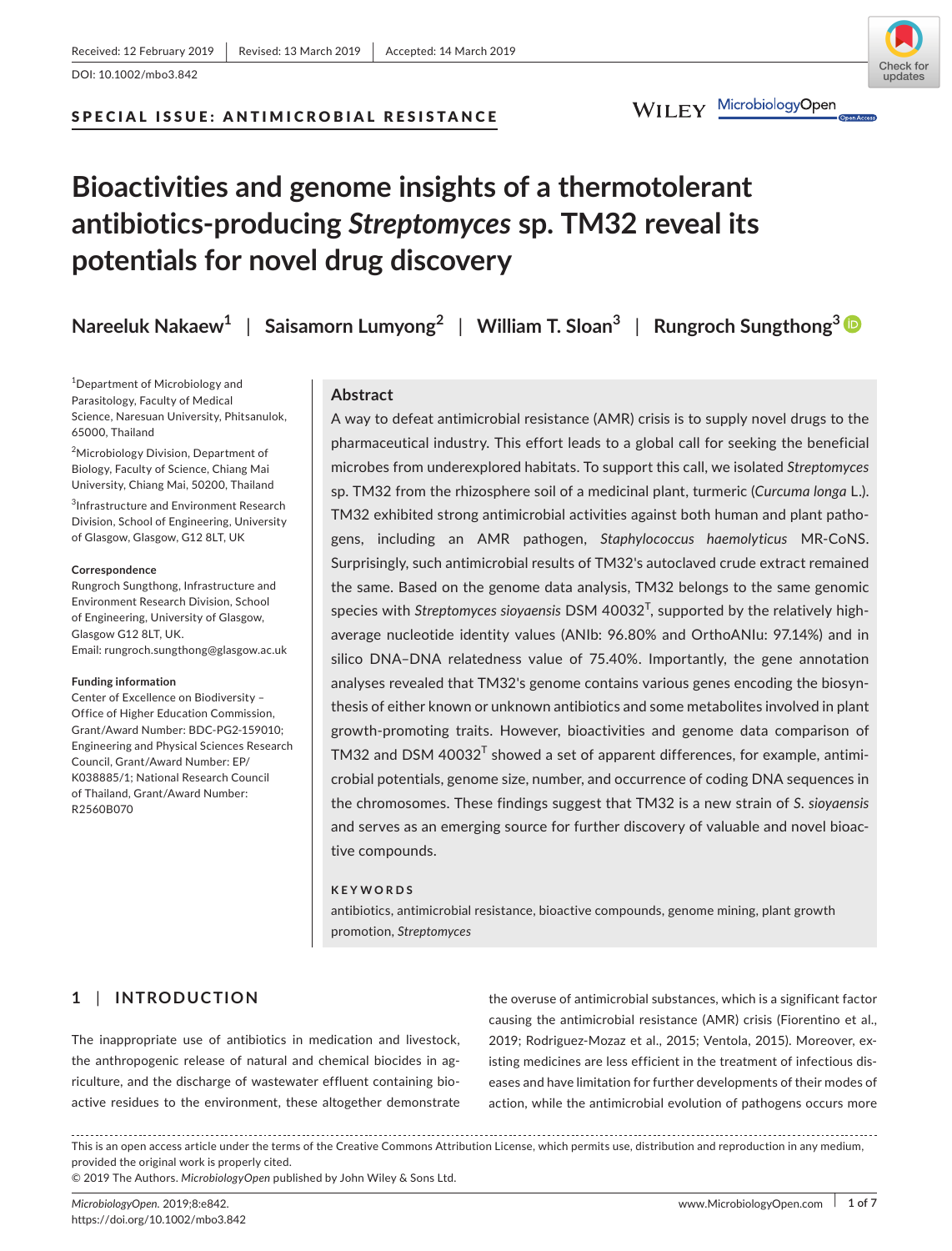**2 of 7 WILEY Microbiology Open** 2017 **WILEY MAKAEW ET AL.** 

rapidly (Piddock, 2012; Spellberg, Bartlett, & Gilbert, 2013). These critical concerns lead to a global call for encouraging the discovery of novel drugs that possess distinct molecular structures and offer broad‐spectrum functions, as a chance to defeat the AMR problem.

The best-known natural sources for seeking bioactive compounds (eg, antibiotics, anticancer/antitumor agents, biocatalysts, etc.) are plants and microbes. For centuries, some herbs have served as natural medicines in the treatments of human diseases (Alvin, Miller, & Neilan, 2014; Strobel & Daisy, 2003). These plants synthe‐ size pharmaceutical metabolites that may be stored into their cells and tissues or released in the form of root exudates. Some microbes can live within or in contact with bioactive phytochemicals (Alvin et al., 2014; Nakaew & Sungthong, 2018; Strobel & Daisy, 2003), while some of which also enable to form the same or similar metabolites to those produced by plants (Alvin et al., 2014; Strobel & Daisy, 2003). These plant-associated niches are yet a challenging source for the discovery of new microbial candidates and their novel secondary metabolites.

With the industrial point of view, antibiotic‐producing microbes require less space for cultivation, shorter time for biosynthesis, and offer higher flexibility in further biotechnological developments. Among the microbial producers, actinobacteria are well‐known cell factories for drug discovery, especially for those belonging to the genus *Streptomyces* (Bentley et al., 2002; Tiwari & Gupta, 2012). More than two-thirds of all existing natural antibiotics derive from this actinobacterial genus (Bentley et al., 2002). *Streptomyces* is a well-explored genus, which consists of 848 species and 38 subspecies, referring to the list of prokaryotic names with standing in nomenclature [\(http://www.bacterio.net/streptomyces.html](http://www.bacterio.net/streptomyces.html)) during the time of writing this article. Regarding these high num‐ bers of published *Streptomyces* members, the recent trend of drug discovery is more focusing on other microbial resources, such as non‐*Streptomyces* actinobacteria, so‐called "rare actinomycetes" with the aim to avoid the repetitive finding of the formerly found bioactive metabolites (Tiwari & Gupta, 2012). However, hitherto, it is just a minority of microbes discovered, while the majority of them is hidden in nature and waiting for exploration.

*Streptomyces* sp. TM32 was isolated based on the concept of plant–microbe interactions from the rhizosphere soil of turmeric (*Curcuma longa* L.), a rhizomatous and herbaceous plant, often used in cooking (Nakaew, Rangjaroen, & Sungthong, 2015). A preliminary identification of TM32 using its 16S rRNA gene sequence revealed the closest phylogenetic relation to *Streptomyces sioyaensis* DSM  $40032<sup>T</sup>$ , a producer of a peptide thiazole antibiotic, siomycin A, possessing both antibacterial and anticancer functions (Gartel, 2013; Tori et al., 1979). TM32 showed strong antifungal activity and was proven for its plant growth-promoting (PGP) potentials in the suppression of phytopathogenic fungus, *Rigidoporus* sp. (Nakaew et al., 2015).

In this study, we aim to report some interesting bioactivities and the draft genomes of the type strain, *S*. *sioyaensis* DSM 40032<sup>T</sup> , and our emerging strain, TM32. We also unveil the biotechnological trea‐ sures in both genomes by employing some bioinformatics tools and discuss the novelty of TM32 based on a set of comparative genome data.

# **2** | **MATERIALS AND METHODS**

The antimicrobial activities of crude extracts derived from DSM  $40032<sup>T</sup>$  (type strain) or TM32 were tested against either bacteria or fungi and some of which are pathogens of human and plant (Table 1). Each *Streptomyces* strain was grown in Hickey‐Tresner agar at 30°C for 7 days, which was transferred to grow further in 200 ml of International *Streptomyces* Project medium II (ISP2) broth under shaking conditions at 150 rpm, 30°C for 14 days (Nakaew et al., 2015). The whole liquid culture was extracted with ethyl acetate at a solute and solvent ratio of 1:2  $(v/v)$  for one night, in which the separated supernatant was collected and evaporated at 45°C using a rotary evaporator (Büchi, Switzerland). The crude extracts obtained

| <code>TABLE 1 </code> Some antimicrobial activities of crude extracts derived from Streptomyces sioyaensis DSM 40032 <sup>T</sup> and Streptomyces sp. TM32 |  |
|-------------------------------------------------------------------------------------------------------------------------------------------------------------|--|
|-------------------------------------------------------------------------------------------------------------------------------------------------------------|--|

|                                            | DSM 40032 <sup>Ta</sup> |                          | TM32 <sup>a</sup>       |                      |
|--------------------------------------------|-------------------------|--------------------------|-------------------------|----------------------|
| Test microorganism                         | Crude extract           | Heated-crude extract     | Crude extract           | Heated-crude extract |
| Gram-positive bacteria                     |                         |                          |                         |                      |
| <b>Bacillus subtilis DMST 5871</b>         | $+(8.0 \pm 0.0)$        | $+(7.5 \pm 0.7)$         | $+(8.0 \pm 0.0)$        | $+(8.5 \pm 0.7)$     |
| Staphylococcus aureus TISTR<br>1466        | $+(9.5 \pm 0.7)$        | $+(10.0 \pm 0.0)$        | $+ (9.5 \pm 0.7)$       | $+(10.0 \pm 0.0)$    |
| Staphylococcus haemolyticus<br>MR-CoNS 102 | $\qquad \qquad -$       | $\overline{\phantom{m}}$ | $+(8.0 \pm 0.0)$        | $+(8.0 \pm 0.0)$     |
| Gram-negative bacteria                     |                         |                          |                         |                      |
| Escherichia coli TISTR 887                 |                         | $\qquad \qquad -$        | $-$                     | $\qquad \qquad -$    |
| Phytopathogenic fungi                      |                         |                          |                         |                      |
| Alternaria alternata TISTR 3435            | $+(6.0 \pm 0.0)$        | $+(2.0 \pm 0.0)$         | $++++$ (37.5 $\pm$ 0.7) | $+++(29.0 \pm 1.4)$  |

a<br>The antimicrobial activity was determined into five levels (excellent ++++, very good +++, good ++, fair +, and no activity −). The value in parenthesis refers to the average size (ø mm) ± standard deviation of the inhibitory zones derived from the duplicate antagonism assays.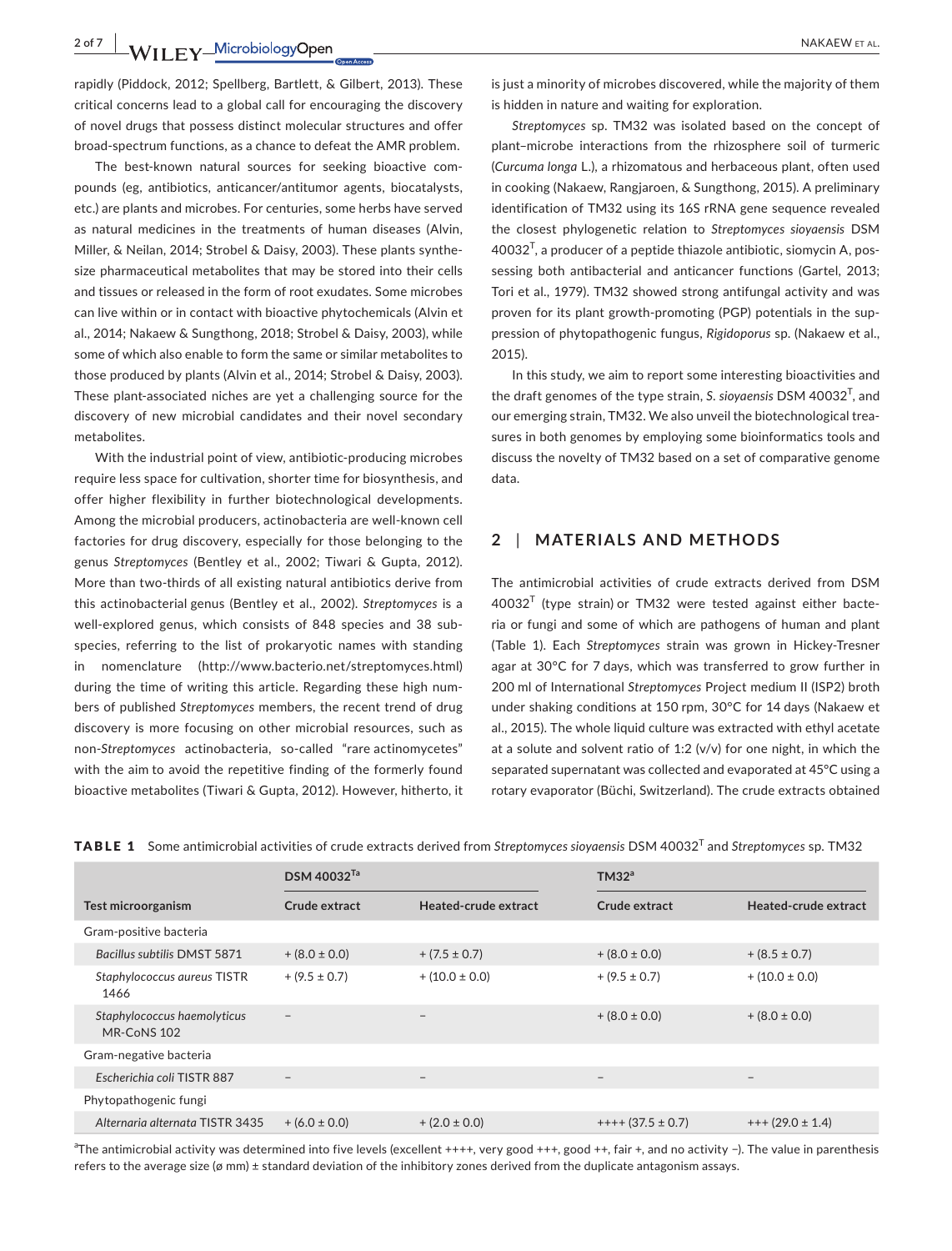were divided into two proportions and one of which was heated by autoclaving at 121°C, 15 psi for 15 min.

Both nonheated and heated crude extracts were dissolved with dimethyl sulfoxide (DMSO) and tested for their antimicrobial activities by the paper disk‐diffusion method described elsewhere (Nakaew, Sungthong, Ortega‐Calvo, & Lumyong, 2012). The over‐ night culture of test bacteria in nutrient broth (Himedia, India) and 2‐day‐old culture of test fungi in potato dextrose broth (Himedia, India) were prepared by shaking incubation at 150 rpm and 30°C. The culture of each test microbe was swabbed over its correspond‐ ing agar medium mentioned before. Paper disks were pasted on the test agar medium, in which 30 μL of the crude extracts, 2 mg/ml nalidixic acid (positive antibacterial), 1 mg/ml cycloheximide (positive antifungal), or DMSO (negative control) was dropped. The antimi‐ crobial activity was reported with the diameter size of the inhibitory zone appeared on the assayed plates.

The biomass of DSM  $40032<sup>T</sup>$  or TM32 was prepared after cultivation in ISP2 broth under shaking conditions at 150 rpm, 30°C for 5 days. Total genomic DNA of both strains was extracted and used for sequencing with the Illumina HiSeq2500 system, following the services provided by BaseClear BV (Leiden, the Netherlands). The reads generated from the sequencing were assembled using SPAdes version 3.9 (Bankevich et al., 2012) and evaluated by QUAST version 3.2 (Gurevich, Saveliev, Vyahhi, & Tesler, 2013). The gene annotation analysis was carried out based on all contigs of each genome using Prokka (Seemann, 2014). The secondary metabolite‐related genes and gene clusters present in the genomes were predicted using antiSMASH 3.0 (Weber et al., 2015).

Identification of TM32 using its 16S rRNA gene sequence (GenBank accession no. KR534214) was performed using EzBioCloud database ([https://www.ezbiocloud.net\)](https://www.ezbiocloud.net). The average nucleotide identity between the two genomes by BlastN (ANIb) and the orthologous average nucleotide identity by USEARCH (OrthoANIu) were computed in JSpeciesWS (Richter, Rosselló‐Móra, Oliver Glöckner, & Peplies, 2015) and EzBioCloud (Yoon, Ha, Lim, Kwon, & Chun, 2017), respectively. DNA–DNA relatedness between the two genomes was evaluated by in silico DNA–DNA hybridization (DDH) (Meier‐ Kolthoff, Auch, Klenk, & Göker, 2013).

# **3** | **RESULTS**

The crude extracts provided by ethyl acetate extraction of both *Streptomyces* strains did not show antimicrobial activity against the test Gram‐negative bacterium, *Escherichia coli* TISTR 887 (Table 1). Surprisingly, their heated crude extracts by autoclaving at 121°C remained antimicrobial functions. DSM 40032 $^{\intercal}$  exhibited less antifungal activity than TM32 and did not inhibit a methicillin‐re‐ sistant coagulase negative pathogen, *Staphylococcus haemolyticus* MR‐CoNS 102 (Seng et al., 2017). The antifungal potential of DSM  $40032^{\text{T}}$ 's crude extracts was decreased by 67% when the extracts got heated before test, which was much higher compared to that of

TABLE 2 Genome characteristics of *Streptomyces sioyaensis* DSM 40032<sup>T</sup> and *Streptomyces* sp. TM32

| Genome characteristic  | $DSM$ 40032 <sup>T</sup> | <b>TM32</b> |
|------------------------|--------------------------|-------------|
| Genome size (bp)       | 7,847,945                | 6,909,112   |
| Number of contig       | 289                      | 277         |
| Largest contig (bp)    | 175,362                  | 144,590     |
| $N_{50}$ (bp)          | 54,690                   | 33,909      |
| $N_{75}$ (bp)          | 27,423                   | 19,644      |
| $L_{50}$               | 41                       | 58          |
| $L_{75}$               | 94                       | 124         |
| $G + C$ content $(\%)$ | 71.60                    | 71.39       |
| Number of              |                          |             |
| Coding DNA sequence    | 6,646                    | 6,072       |
| rRNA gene              | 4                        | 3           |
| tRNA gene              | 74                       | 72          |
|                        |                          |             |

TM32 (23%). These findings highly prove that TM32 would serve as a promising source for further elucidations of valuable and novel antibiotics.

The sequencing generated 10,958,683 reads for DSM 40032 $^T$ and 6,613,213 reads for TM32. The characteristics of both genomes are listed in Table 2. DSM  $40032^T$  has a genome size of 7,847,945 bp in 289 contigs with a  $G + C$  content of 71.60%, which is larger than the genome of TM32 (6,909,112 bp in 277 contigs with a  $G + C$  content of 71.39%). There are 6,646 coding DNA sequences (CDSs) pre‐ dicted in the chromosome of DSM 40032<sup>T</sup>, including 74 tRNA and 4 rRNA genes, while TM32's chromosome contains 6,072 CDSs with 72 tRNA and 3 rRNA genes (Table 2).

Some CDSs of both genomes have relevance in PGP traits, that is, nitrogen assimilation, phosphate solubilization, iron se‐ questration, and productions of biocatalysts and phytohormones (Table 3). TM32 possesses an extra chitinase gene (*chiD*), which is absent in the chromosome of DSM  $40032^T$ . This finding may result in the stronger antifungal activity of TM32 compared to DSM 40032<sup>T</sup> (Table 1). However, TM32 lacks the exo-β-1,3-glucanase gene, which is present in DSM  $40032<sup>T</sup>$ 's chromosome. The absence of the glucanase gene was concordant to the pheno‐ type of TM32 previously observed by an in vitro enzymatic assay (Nakaew et al., 2015).

 $DSM$  40032<sup>T</sup> has a higher number (45) of secondary metabolite-related gene clusters than TM32 (29 gene clusters) (Table 4). Both strains have a siomycin-encoding gene cluster in their genomes, which is a unique characteristic of *S*. *sioyaensis* (Gartel, 2013; Tori et al., 1979). DSM  $40032<sup>T</sup>$  possesses a lot of micromonolactam gene clusters (8), while TM32 does not have even one. The PGP‐related siderophore gene clusters are present in both genomes. Interestingly, there are many gene clusters of un‐ known secondary metabolites found in both genomes (indicated with <100% gene cluster similarity to the database), which should be elucidated later for their bioactivities, molecular structures, and biosynthetic pathways.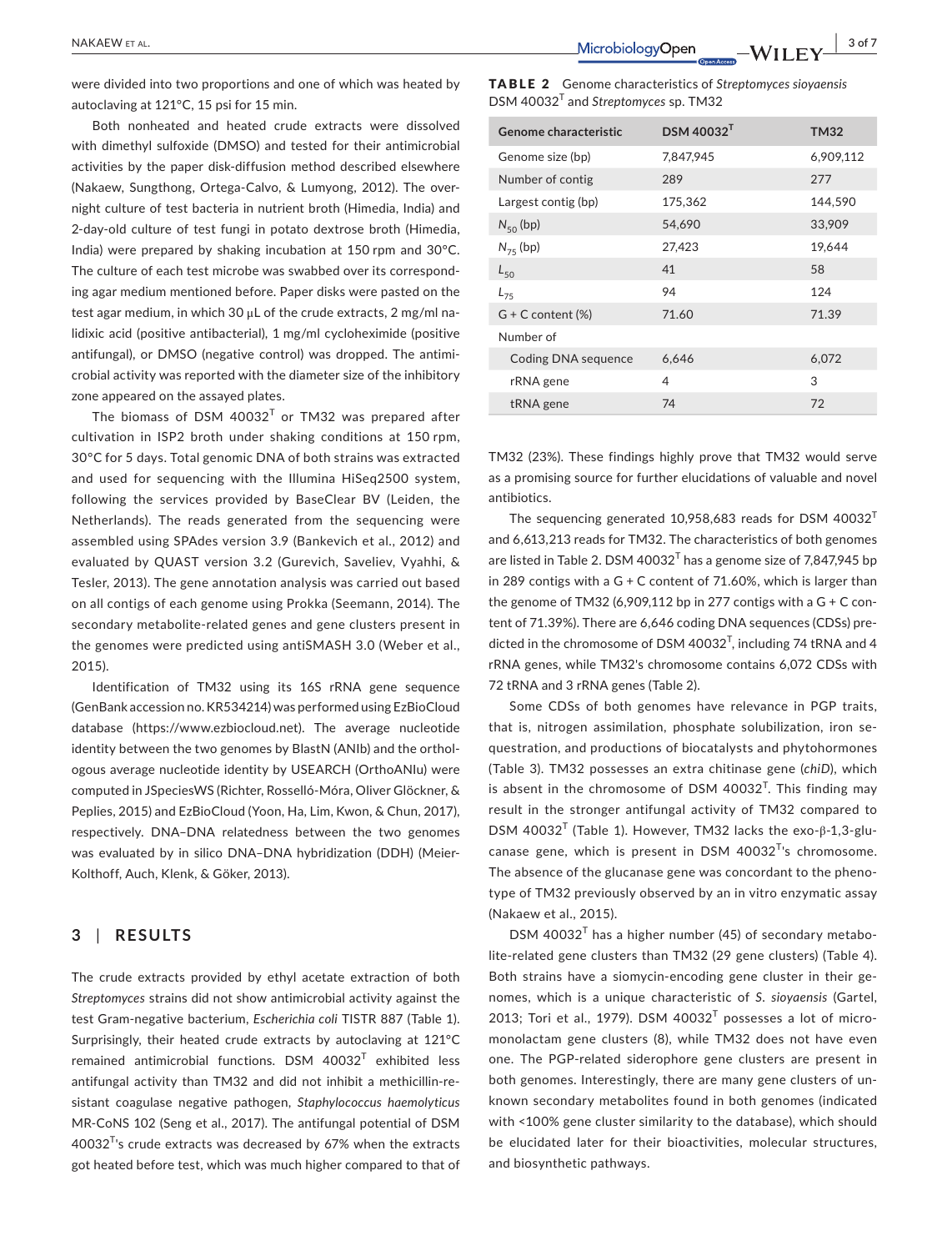TABLE 3 Some plant growth‐promoting gene clusters in the chromosomes of *Streptomyces sioyaensis* DSM 40032T and *Streptomyces* sp. TM32

| Plant growth-promoting trait | Relevant gene and product |                                                                   | COG <sup>a</sup> | DSM 40032 <sup>Tb</sup>          | TM32 <sup>b</sup>                |
|------------------------------|---------------------------|-------------------------------------------------------------------|------------------|----------------------------------|----------------------------------|
| Nitrogen assimilation        | nasD                      | Nitrite reductase                                                 | COG1251          | $^+$                             | $^+$                             |
|                              | napA-1                    | Nitrate reductase                                                 |                  | $\ddot{}$                        | $\begin{array}{c} + \end{array}$ |
|                              | napA-2                    | Nitrate reductase                                                 |                  | $^{+}$                           |                                  |
|                              | narK-1                    | Nitrate/nitrite transporter                                       | COG2223          | $^+$                             | $\begin{array}{c} + \end{array}$ |
|                              | narK-2                    | Nitrate/nitrite transporter                                       | COG2223          | $^{+}$                           |                                  |
| Phosphate solubilization     | $gpm2-1$                  | Acid phosphatase                                                  | COG0406          | $\begin{array}{c} + \end{array}$ | $^{+}$                           |
|                              | $gpm2-2$                  | Acid phosphatase                                                  | COG0406          | $^+$                             | $^{+}$                           |
|                              | phoD-1                    | Alkaline phosphatase D                                            | COG3540          | $^{\mathrm{+}}$                  | $^{+}$                           |
|                              | phoD-2                    | Alkaline phosphatase D                                            | COG3540          | $^{\mathrm{+}}$                  |                                  |
|                              | phoP-1                    | Alkaline phosphatase synthesis transcriptional regulatory protein | COG0745          | $^+$                             | $^{+}$                           |
|                              | phoP-2                    | Alkaline phosphatase synthesis transcriptional regulatory protein | COG0745          | $^+$                             | $^{+}$                           |
|                              | phoP-3                    | Alkaline phosphatase synthesis transcriptional regulatory protein | COG0745          | $^+$                             |                                  |
|                              | sphR                      | Alkaline phosphatase synthesis transcriptional regulatory protein | COG0745          |                                  | $\begin{array}{c} + \end{array}$ |
|                              | ycdX                      | Phosphatase                                                       |                  | $^+$                             | $\begin{array}{c} + \end{array}$ |
|                              |                           | Putative phosphatase                                              |                  | $^{\mathrm{+}}$                  | $^{+}$                           |
|                              |                           | Putative phosphatase                                              | COG0560          | $^+$                             |                                  |
| Iron sequestration           | sbnA                      | Putative siderophore biosynthesis protein                         | COG0031          | $^+$                             | $^{+}$                           |
|                              | yusV                      | Putative siderophore transport system ATP-binding protein         | COG1120          | $\begin{array}{c} + \end{array}$ | $\ddot{}$                        |
|                              | yfhA                      | Putative siderophore transport system permease protein            | COG0609          | $\begin{array}{c} + \end{array}$ | $\ddot{}$                        |
|                              | yfiY                      | Putative siderophore-binding lipoprotein                          | COG0614          | $\begin{array}{c} + \end{array}$ | $^{+}$                           |
| Biocatalyst                  | acdS                      | 1-Aminocyclopropane-1-carboxylate deaminase                       |                  | $^+$                             | $\begin{array}{c} + \end{array}$ |
|                              | aml                       | $\alpha$ -Amylase                                                 |                  | $^+$                             | $\begin{array}{c} + \end{array}$ |
|                              | $bca-1$                   | Bromoperoxidase-catalase                                          |                  | $^+$                             | $^{+}$                           |
|                              | $bca-2$                   | Bromoperoxidase-catalase                                          |                  | $^+$                             | $^{+}$                           |
|                              | katA                      | Catalase                                                          |                  | $^+$                             | $^{+}$                           |
|                              | katG                      | Catalase-peroxidase                                               |                  | $^+$                             | $^{+}$                           |
|                              | cenA                      | Endoglucanase A (endo- $\beta$ -1,4-glucanase)                    | COG5297          | $^+$                             | $^{+}$                           |
|                              |                           | $Exo-\beta-1,3$ -glucanase                                        |                  | $^{+}$                           |                                  |
|                              |                           | Exochitinase 1                                                    |                  | $^{+}$                           |                                  |
|                              | $chiA-1$                  | Putative bifunctional chitinase/lysozyme                          |                  | $^{+}$                           | $^{+}$                           |
|                              | chiA-2                    | Putative bifunctional chitinase/lysozyme                          |                  |                                  | $^{+}$                           |
|                              | chiC                      | Chitinase C                                                       |                  |                                  |                                  |
|                              | chiD                      | Chitinase D                                                       |                  |                                  | $^{+}$                           |
|                              |                           | Lipase                                                            |                  | $^+$                             | $\overline{+}$                   |
|                              |                           | Lipase 2                                                          |                  | $\begin{array}{c} + \end{array}$ | $^{+}$                           |
|                              | $lip3-1$                  | Lipase 3                                                          |                  | $^+$                             | $\overline{+}$                   |
|                              | $lip3-2$                  | Lipase 3                                                          |                  | $\begin{array}{c} + \end{array}$ | $^{+}$                           |
|                              |                           | Thermostable monoacylglycerol lipase                              |                  | $^{+}$                           | $\overline{+}$                   |
|                              | snpA                      | Extracellular small neutral protease                              |                  | $^{+}$                           | $^{+}$                           |
|                              | $htpX-1$                  | Protease                                                          | COG0501          | $^{+}$                           | $^{+}$                           |
|                              | $htpX-2$                  | Protease                                                          |                  | $^+$                             | $^{+}$                           |
|                              | $htpX-3$                  | Protease                                                          | COG0501          | $^{+}$                           | $^{+}$                           |
|                              | $htpX-4$                  | Protease                                                          |                  | $\begin{array}{c} + \end{array}$ | $^{+}$                           |
|                              | $htpX-5$                  | Protease                                                          |                  | $\begin{array}{c} + \end{array}$ |                                  |
|                              | prtS                      | Protease                                                          |                  | $^+$                             | $\begin{array}{c} + \end{array}$ |
| Phytohormone production      | trpC                      | Indole-3-glycerol phosphate synthase                              | COG0134          | $^+$                             | $^+$                             |

aCOG refers to "Clusters of Orthologous Groups" in the Prokka pipeline (Seemann, 2014). <sup>b</sup>The presence and absence of each gene cluster is determined by + and −, respectively.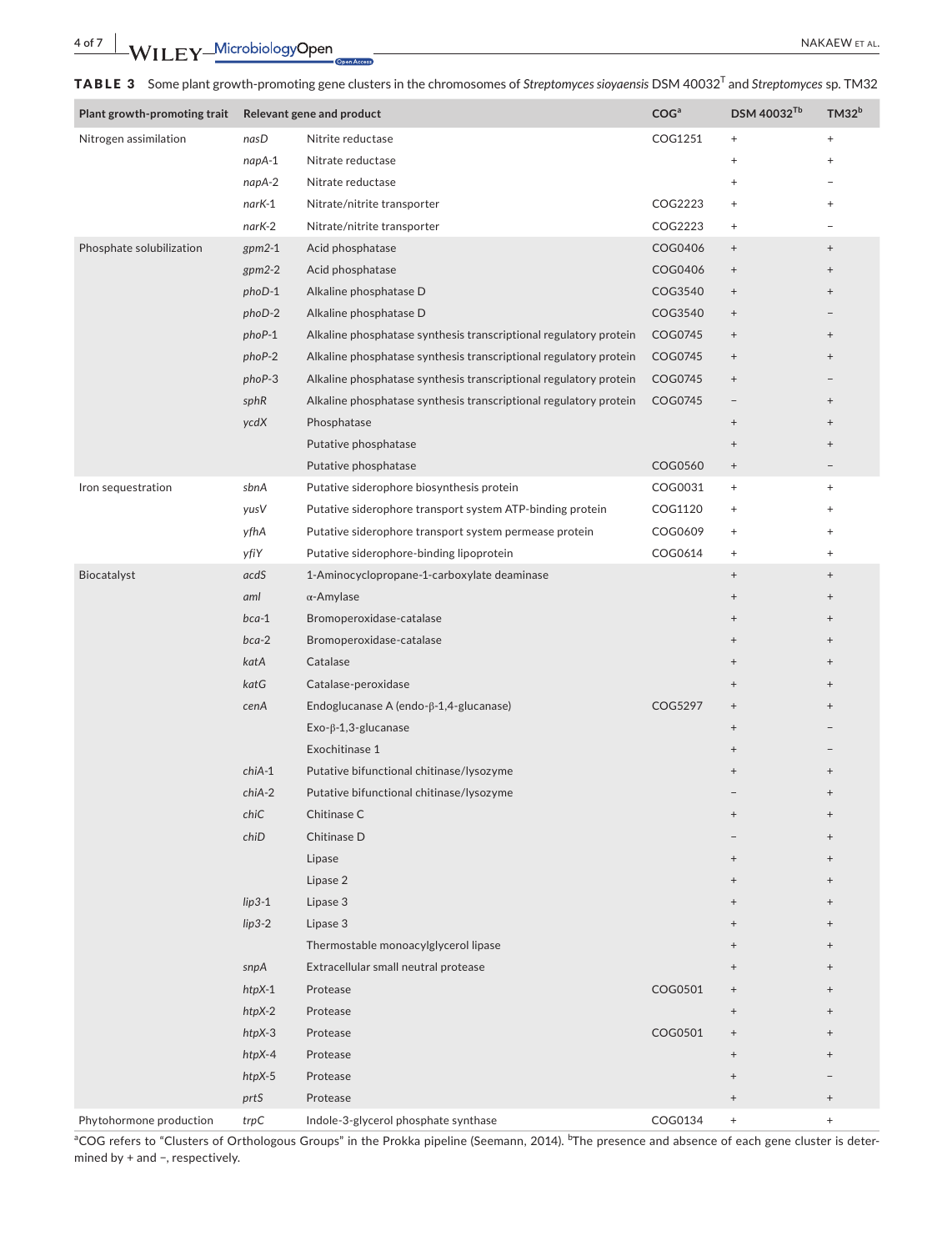TABLE 4 Some gene clusters encoding secondary metabolite biosynthesis in the chromosomes of *Streptomyces sioyaensis* DSM 40032<sup>T</sup> and *Streptomyces* sp. TM32

| Type of secondary metabolite          | Most similar known cluster | MIBIG BGC-ID <sup>a</sup> | DSM 40032 <sup>Tb</sup>  | TM32 <sup>b</sup>        |
|---------------------------------------|----------------------------|---------------------------|--------------------------|--------------------------|
| Bacteriocin                           |                            |                           | + (3 clusters)           | + (3 clusters)           |
| Butyrolactone                         | <b>Blasticidin</b>         | BGC0000874                | $+ (7%)$                 | $+(7%)$                  |
|                                       | Coelimycin                 | BGC0000038                | $+ (12%)$                |                          |
|                                       | Unknown                    |                           | $+$ (1 cluster)          | $+$ (1 cluster)          |
| Butyrolactone-Phenazine-other PKS     | Esmeraldin                 | BGC0000935                | $+ (64%)$                |                          |
| Ectoine                               | Ectoine                    | BGC0000853                | $+ (100\%)$              | $+ (100\%)$              |
| Ladderane                             | Colabomycin                | BGC0000213                | $+ (4%)$                 | $+ (4%)$                 |
| Lanthipeptide                         | Kanamycin                  | BGC0000703                |                          | $+ (1%)$                 |
|                                       | Unknown                    |                           | $\qquad \qquad -$        | $+$ (1 cluster)          |
| Lassopeptide                          | Chaxapeptin                | BGC0001307                | $+ (42%)$                | $+ (42%)$                |
|                                       | FD-594                     | BGC0000222                | $\overline{\phantom{0}}$ | $+ (4%)$                 |
| Linaridin                             | Legonaridin                | BGC0001188                | $+ (55%)$                | $+ (55%)$                |
|                                       | Unknown                    |                           | $+$ (1 cluster)          |                          |
| Melanin                               | A-500359s                  | BGC0000949                | $+ (5%)$                 | $\overline{\phantom{a}}$ |
| Non-ribosomal peptide synthase (NRPS) | A-503083                   | BGC0000288                | $+ (7%)$                 |                          |
|                                       | Lipstatin                  | BGC0000382                | $+ (28%)$                | $+ (28%)$                |
|                                       | Neocarzilin                | BGC0000111                |                          | $+ (14%)$                |
|                                       | Unknown                    |                           |                          | $+$ (1 cluster)          |
| Polyketide synthase (PKS)             |                            |                           |                          |                          |
| Type 1 PKS                            | Hedamycin                  | BGC0000233                | $+(6%)$                  |                          |
|                                       | <b>Maklamicin</b>          | BGC0001288                | $+ (13%)$                |                          |
|                                       | Micromonolactam            | BGC0000095                | + (100%, 8 clusters)     | $\overline{\phantom{a}}$ |
|                                       | Phoslactomycin B           | BGC0000123                | $+ (100\%)$              |                          |
|                                       | Pladienolide               | BGC0000126                | $+ (50\%)$               |                          |
|                                       | PM100117/PM100118          | BGC0001359                | $+ (26\%, 40\%, 47\%)$   |                          |
|                                       | Stambomycin                |                           | $+ (36%)$                |                          |
|                                       | Unknown                    | BGC0000151                | $+$ (1 cluster)          | $+$ (1 cluster)          |
|                                       | Vicenistatin               | BGC0000167                | $+ (25\%, 60\%)$         | $\overline{\phantom{a}}$ |
| Type 2 PKS                            | Lysolipin                  | BGC0000242                |                          | $+ (50%)$                |
|                                       | Spore pigment              | BGC0000271                | $+ (75%)$                | $+ (75%)$                |
| Type 3 PKS                            | Naringenin                 | BGC0001310                | $+ (100\%)$              | $+ (100\%)$              |
| Betalactone-NRPS-Type 1 PKS           | Lomaiviticin               | BGC0000240                | $\overline{\phantom{a}}$ | $+ (3%)$                 |
| Other PKS-Type 1 PKS                  | Roseoflavin                | BGC0000927                | $+ (100\%)$              |                          |
|                                       | Sanglifehrin A             | BGC0001042                |                          | $+ (4%)$                 |
|                                       | Unknown                    |                           | $+ (1$ cluster)          | $+ (1$ cluster)          |
| Trans-AT PKS                          | Dorrigocin/Migrastatin     | BGC0000177                | $+ (100\%)$              |                          |
| Siderophore                           | Desferrioxamine B          | BGC0000941                | $+ (80%)$                | $+ (80%)$                |
|                                       | Unknown                    |                           | + (2 clusters)           | + (2 clusters)           |
| Terpene                               | Hopene                     | BGC0000663                | $+ (61%)$                | $+ (69%)$                |
|                                       | Isorenieratene             | BGC0000664                | $+ (71%)$                |                          |
|                                       | Salinomycin                | BGC0000144                |                          | $+ (6%)$                 |
|                                       | Unknown                    |                           |                          | $+$ (1 cluster)          |
| Thiopeptide-Terpene                   | Siomycin                   | BGC0000611                | $+ (100\%)$              | $+ (100\%)$              |
| Total                                 |                            |                           | 45 clusters              | 29 clusters              |

aMIBiG refers to "Minimum Information about a Biosynthetic Gene cluster" in the antiSMASH 3.0 (Weber et al., 2015). <sup>b</sup>The presence (+) or absence (−) of each gene cluster is determined, while the value indicated in the parenthesis is the similarity percentage to the known cluster or the number of cluster found.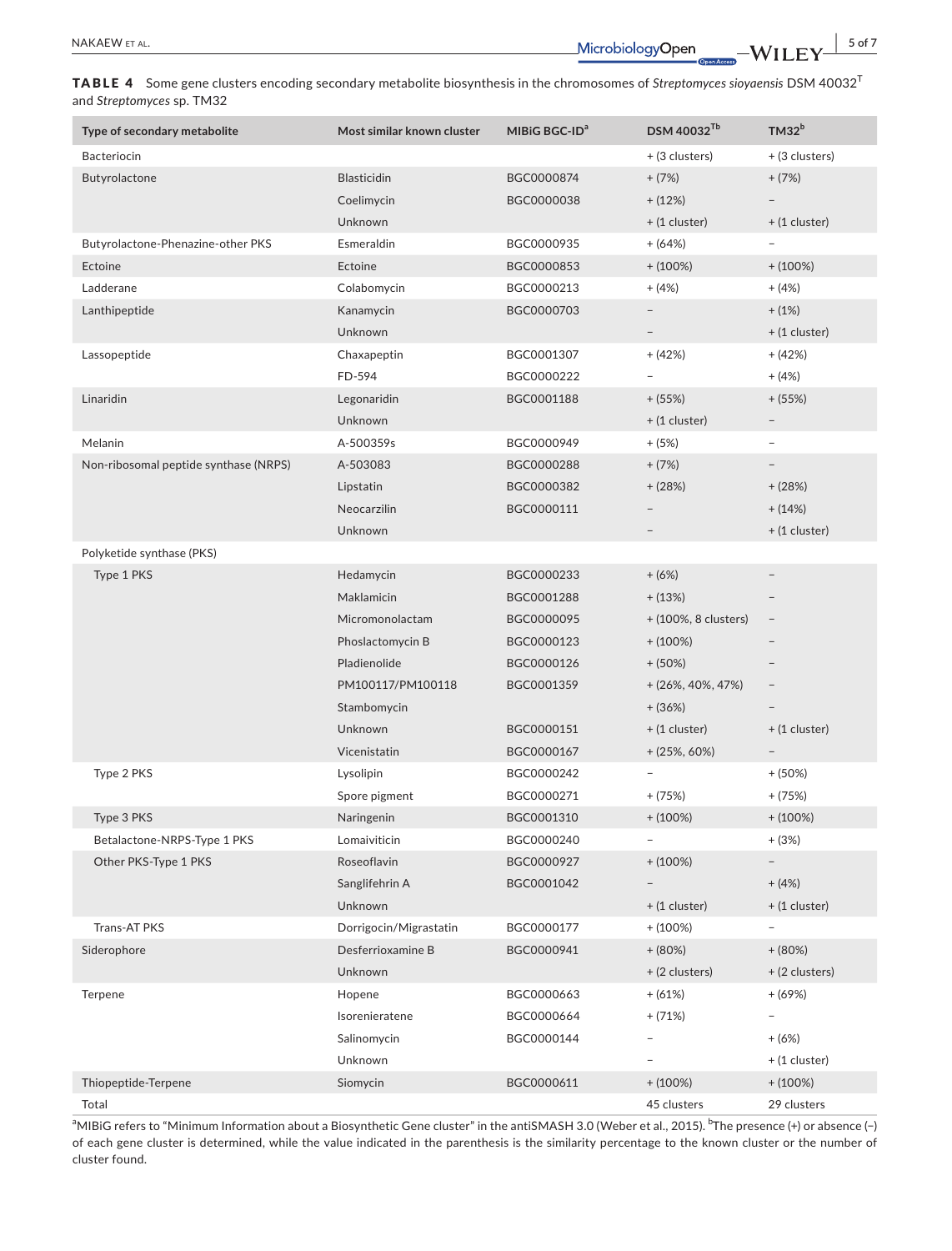**6 of 7 WII EV** Microbiology Open **ALL 2008 CONSUMER ALL 2009 NAKAEW ET AL.** 

Although the 16S rRNA gene sequence similarity of TM32 and  $DSM$  40032<sup>T</sup> was 99.23%, this percentage is insufficient to determine the difference in genomic species. Therefore, the average nucleotide identity values (ANIb and OrthoANIu) between the ge‐ nomes of TM32 and DSM  $40032^T$  were computed, whereas ANIb and OrthoANIu were 96.80% and 97.14%, respectively. Besides, DNA–DNA relatedness value between the two genomes evalu‐ ated by in silico DDH was 75.40%. Following the recent standards for using the genome data in the taxonomy of prokaryotes pro‐ posed by Chun et al. (2018), TM32 belongs to the same species with DSM 40032<sup>T</sup>. However, the apparent differences in bioactivities and genotypes of both strains would be sufficient to pro‐ pose TM32 as a new subspecies of *S*. *sioyaensis*, in which a set of polyphasic approaches should be performed further to complete the taxonomy of TM32.

We believe that our proposing new strain of *Streptomyces* TM32 with its potentials to form thermotolerant antibiotics and genome insights could be a challenging cell factory that advances various biotechnological applications, for instance, novel drug discovery to defeat AMR crisis and green technology to optimize organic agriculture.

#### **ACKNOWLEDGMENTS**

The authors acknowledge the research grants from the National Research Council of Thailand (NRCT Grant: R2560B070) and the Center of Excellence on Biodiversity – Office of Higher Education Commission (BDC‐PG2‐159010). We also thank Dr. Worarat Kruasuwan (BIOTEC – National Science and Technology Development Agency, Pathum Thani, Thailand) and Mr. Thanarat Salahong (Chiang Mai University) for their assistance in the gene annotation analysis. WTS and RS have financial support from the Engineering and Physical Sciences Research Council of the UK (EPSRC Grant: EP/K038885/1).

### **CONFLICT OF INTERESTS**

The authors declare not to have any conflict of interest.

## **AUTHOR CONTRIBUTIONS**

NN provided the bacteria, performed bioactivity tests, and prepared the manuscript. SL and WTS gave advices regarding the work. RS supervised the work, wrote and edited the manuscript.

#### **ETHICS STATEMENT**

None required.

#### **DATA ACCESSIBILITY**

These whole genome shotgun projects have been deposited at DDBJ/ ENA/GenBank under the accessions SDIF00000000 (BioProject: PRJNA516206) and SDIG00000000 (BioProject: PRJNA516236) for *Streptomyces sioyaensis* DSM 40032<sup>T</sup> and *Streptomyces* sp. TM32, re‐ spectively. The versions described in this paper are SDIF01000000 and SDIG01000000, accordingly.

# **ORCID**

*Rungroch Sungthong* <https://orcid.org/0000-0002-5052-2611>

#### **REFERENCES**

- Alvin, A., Miller, K. I., & Neilan, B. A. (2014). Exploring the potential of endophytes from medicinal plants as sources of antimycobacterial compounds. *Microbiological Research*, *169*, 483–495. [https://doi.](https://doi.org/10.1016/j.micres.2013.12.009) [org/10.1016/j.micres.2013.12.009](https://doi.org/10.1016/j.micres.2013.12.009)
- Bankevich, A., Nurk, S., Antipov, D., Gurevich, A. A., Dvorkin, M., Kulikov, A. S., … Pevzner, P. A. (2012). SPAdes: A new genome assembly algorithm and its applications to single‐cell sequencing. *Journal of Computational Biology*, *19*, 455–477. <https://doi.org/10.1089/cmb.2012.0021>
- Bentley, S. D., Chater, K. F., Cerdeño‐Tárraga, A.‐M., Challis, G. L., Thomson, N. R., James, K. D., … Hopwood, D. A. (2002). Complete genome sequence of the model actinomycete *Streptomyces coelicolor* A3(2). *Nature*, *417*, 141–147.<https://doi.org/10.1038/417141a>
- Chun, J., Oren, A., Ventosa, A., Christensen, H., Arahal, D. R., da Costa, M. S., … Trujillo, M. E. (2018). Proposed minimal standards for the use of genome data for the taxonomy of prokaryotes. *International Journal of Systematic and Evolutionary Microbiology*, *68*, 461–466. <https://doi.org/10.1099/ijsem.0.002516>
- Fiorentino, A., Di Cesare, A., Eckert, E. M., Rizzo, L., Fontaneto, D., Yang, Y., & Corno, G. (2019). Impact of industrial wastewater on the dy‐ namics of antibiotic resistance genes in a full‐scale urban wastewater treatment plant. *Science of the Total Environment*, *646*, 1204–1210. <https://doi.org/10.1016/j.scitotenv.2018.07.370>
- Gartel, A. L. (2013). Thiazole antibiotics siomycin A and thiostrepton in‐ hibit the transcriptional activity of FOXM1. *Frontiers in Oncology*, *3*. <https://doi.org/10.3389/fonc.2013.00150>
- Gurevich, A., Saveliev, V., Vyahhi, N., & Tesler, G. (2013). QUAST: Quality assessment tool for genome assemblies. *Bioinformatics*, *29*, 1072– 1075.<https://doi.org/10.1093/bioinformatics/btt086>
- Meier‐Kolthoff, J. P., Auch, A. F., Klenk, H.‐P., & Göker, M. (2013). Genome sequence‐based species delimitation with confidence intervals and improved distance functions. *BMC Bioinformatics*, *14*, 60. [https://doi.](https://doi.org/10.1186/1471-2105-14-60) [org/10.1186/1471-2105-14-60](https://doi.org/10.1186/1471-2105-14-60)
- Nakaew, N., Rangjaroen, C., & Sungthong, R. (2015). Utilization of rhizo‐ spheric *Streptomyces* for biological control of *Rigidoporus* sp. causing white root disease in rubber tree. *European Journal of Plant Pathology*, *142*, 93–105. <https://doi.org/10.1007/s10658-015-0592-0>
- Nakaew, N., & Sungthong, R. (2018). Seed phytochemicals shape the community structures of cultivable actinobacteria‐inhabiting plant interiors of Thai pigmented rice. *MicrobiologyOpen*, *7*(4), e00591. <https://doi.org/10.1002/mbo3.591>
- Nakaew, N., Sungthong, R., Ortega‐Calvo, J. J., & Lumyong, S. (2012). Antibiotic activity and anticancer potential of a new *Nonomuraea* sp. strain PT708 originated from Thai cave soil. In A. Mendez‐Vilas (Ed.), *Microbes in applied research: Current advances and challenges* (pp. 474–780). Singapore: World Scientific Publishing. [https://doi.](https://doi.org/10.1142/9789814405041_0096) [org/10.1142/9789814405041\\_0096](https://doi.org/10.1142/9789814405041_0096)
- Piddock, L. J. (2012). The crisis of no new antibiotics—What is the way forward? *The Lancet Infectious Diseases*, *12*, 249–253. [https://doi.](https://doi.org/10.1016/S1473-3099(11)70316-4) [org/10.1016/S1473-3099\(11\)70316-4](https://doi.org/10.1016/S1473-3099(11)70316-4)
- Richter, M., Rosselló‐Móra, R., Oliver Glöckner, F., & Peplies, J. (2015). JSpeciesWS: A web server for prokaryotic species circumscription based on pairwise genome comparison. *Bioinformatics*, *32*, 929–931. <https://doi.org/10.1093/bioinformatics/btv681>